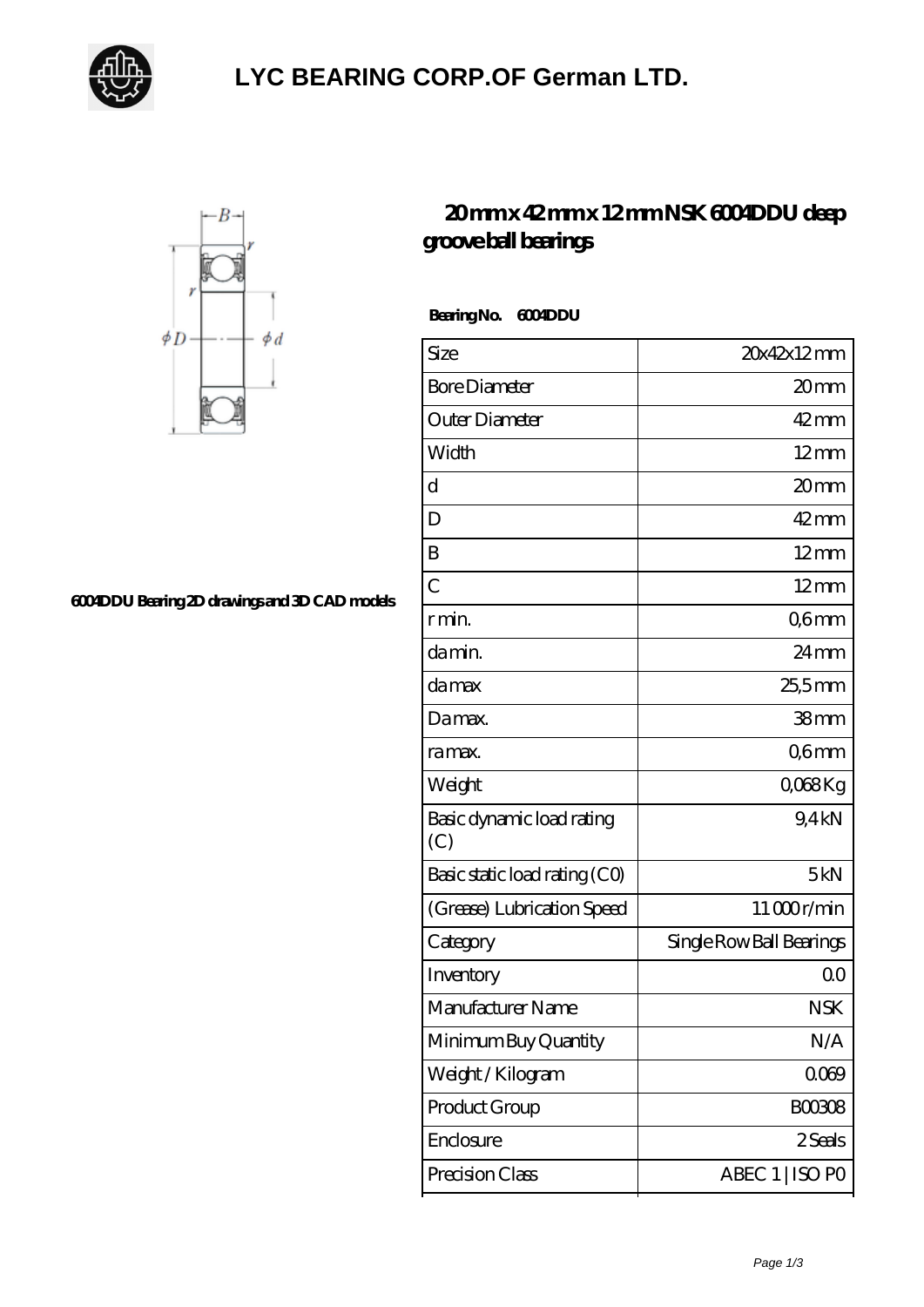

## **[LYC BEARING CORP.OF German LTD.](https://ijnjj.com)**

| Maximum Capacity / Filling<br>Slot | No                                                                                                                                                                                                                             |
|------------------------------------|--------------------------------------------------------------------------------------------------------------------------------------------------------------------------------------------------------------------------------|
| Rolling Element                    | <b>Ball Bearing</b>                                                                                                                                                                                                            |
| Snap Ring                          | No                                                                                                                                                                                                                             |
| <b>Internal Special Features</b>   | No                                                                                                                                                                                                                             |
| Cage Material                      | Steel                                                                                                                                                                                                                          |
| Enclosure Type                     | Contact Seal                                                                                                                                                                                                                   |
| Internal Clearance                 | CO-Medium                                                                                                                                                                                                                      |
| Inch - Metric                      | Metric                                                                                                                                                                                                                         |
| Long Description                   | 20MM Bore; 42MM<br>Outside Diameter: 12MM<br>Outer Race Width; 2 Seals;<br>Ball Bearing, ABEC 1   ISO<br>PQ No Filling Slot; No Snap<br>Ring, No Internal Special<br>Features; CO Medium<br>Internal Clearance; Steel<br>Cage; |
| <b>Other Features</b>              | Deep Groove   Rubber Seal                                                                                                                                                                                                      |
| Category                           | Single Row Ball Bearing                                                                                                                                                                                                        |
| <b>UNSPSC</b>                      | 31171504                                                                                                                                                                                                                       |
| Harmonized Tariff Code             | 8482105068                                                                                                                                                                                                                     |
| Noun                               | Bearing                                                                                                                                                                                                                        |
| Keyword String                     | Ball                                                                                                                                                                                                                           |
| Manufacturer URL                   | http://www.nskamericas.co<br>m                                                                                                                                                                                                 |
| Manufacturer Item Number           | 6004DDU                                                                                                                                                                                                                        |
| Weight/LBS                         | 0.1499                                                                                                                                                                                                                         |
| Outer Race Width                   | 0472Inch   12Millimeter                                                                                                                                                                                                        |
| Inner Race Width                   | OInch   OMillimeter                                                                                                                                                                                                            |
| <b>Bore</b>                        | 0.787 Inch   20 Millimeter                                                                                                                                                                                                     |
| Outside Diameter                   | 1.654 Inch   42 Millimeter                                                                                                                                                                                                     |
| <b>SRI</b>                         | 321                                                                                                                                                                                                                            |
| hidYobi                            | 6004DDU                                                                                                                                                                                                                        |
| LangID                             | 1                                                                                                                                                                                                                              |
|                                    |                                                                                                                                                                                                                                |